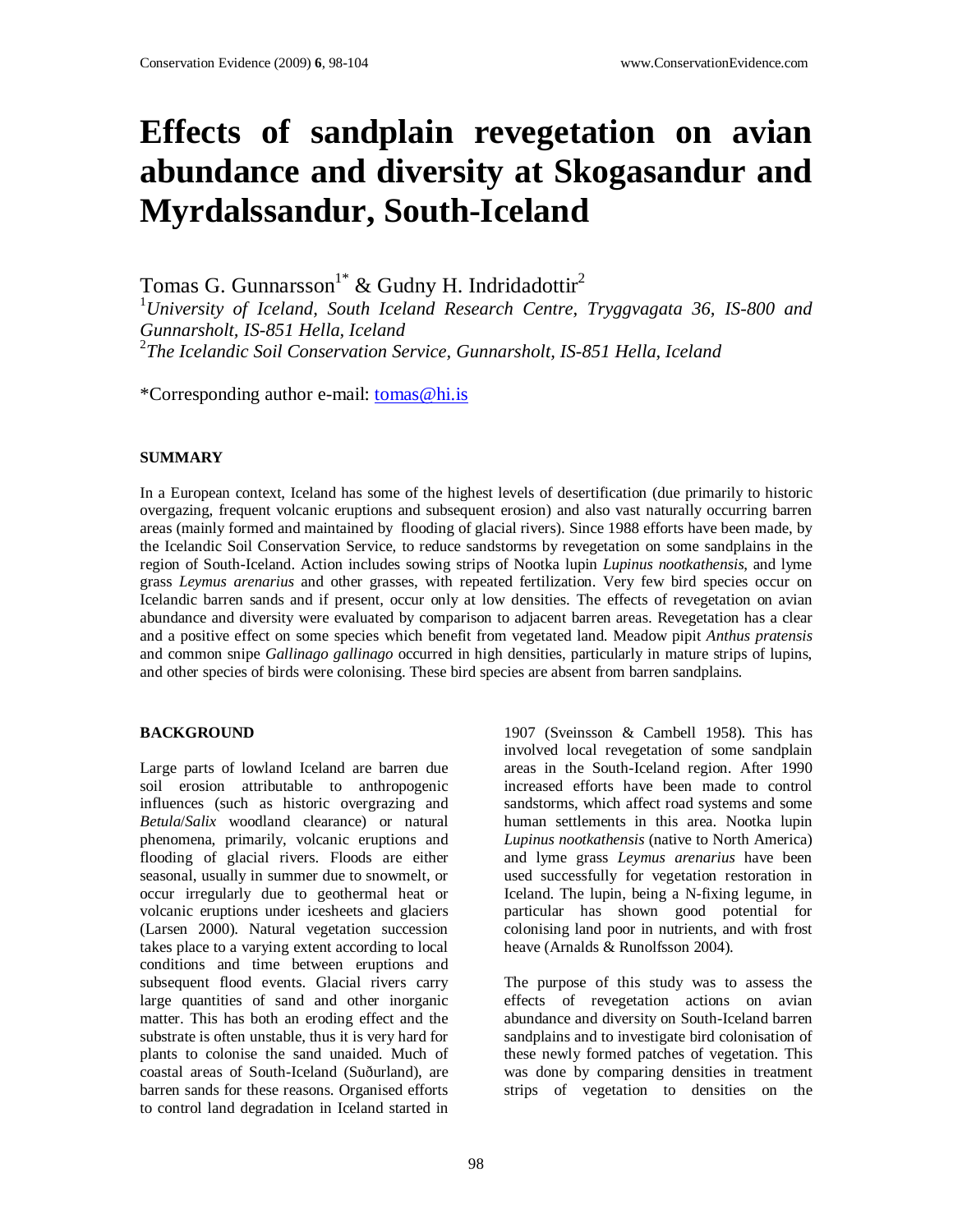surrounding barren sandplains, incorporating additional relevant previously published data.

#### **ACTION**

**Study sites:** Studies were carried out in several revegetated strips of vegetation and on adjacent barren areas on the sandplains of Skogasandur (midpoint approx. 63°30' N, 19°25' W, area approx. 3,500 ha) and Myrdalssandur (midpoint approx. 63°27' N, 18°43' W, area approx. 38,000 ha) in South-Iceland (Fig. 1). Both areas are under influence of nearby volcanoes and glacial runoff, which effectively maintain large barren areas with little potential for natural revegetation over short time-scales. The conditions at Skogasandur were considered to be fairly favourable for restoration of vegetation, with less sand drift and water erosion (hence a more stable surface) and being much smaller than the Myrdalssandur. In contrast, on Myrdalsandur conditions for restoration of vegetation were very hostile for plants at the start of reclamation efforts; intense sand drift and sand storms were frequent on this 38,000 ha 'desert', closing the road for traffic at numerous times over a given year.

**Revegetation efforts**: The first revegetation trials were carried out on the Skogasandur plain in 1955 (Sveinsson & Cambell 1958) and on Myrdalssandur in 1979 (Runolfsson Sveinn pers. com.). More organised efforts on the revegetated strips at both sites began in 1988 when the first strips of sandplains were sown with lyme grass. In 1992 the first strips of lupin were sown, at both sites, and some sowing has been carried out most years since so plots of different age were available for study. Along with lyme grass a mixture of the non-native grass *Deschampsia beringensis* with other less common species has been used widely. All types were drill seeded with Aitchison Seedmatic drills, specially reenforced for tough soils. The amount of seeds used for each treatment for lyme grass was 65 kg of silica coated seeds/ha, for lupin was 4 kg seeds/ha + *Rhizobium* bacteria, while for *Deschampsia beringensis* and other grasses was 50 kg seeds/ha. Lupin were not fertilized during seeding but all other were fertilized with 26% nitrogen + 14% phosphorus fertilizer at 200 kg/ha. Treatments, exept for lupin, were refertilized on several occasions after establishment with the same amount and type of fertilizer, bringing the total amount of fertiliser up to about 1 tn/ha. The study strips (plots) are several kilometres from other vegetated land.



**Figure 1.** Map of Iceland showing the postition of study sites (in squares) of Skogasandur (to the west) and Myrdalssandur (east) on sand-plains in South-Iceland.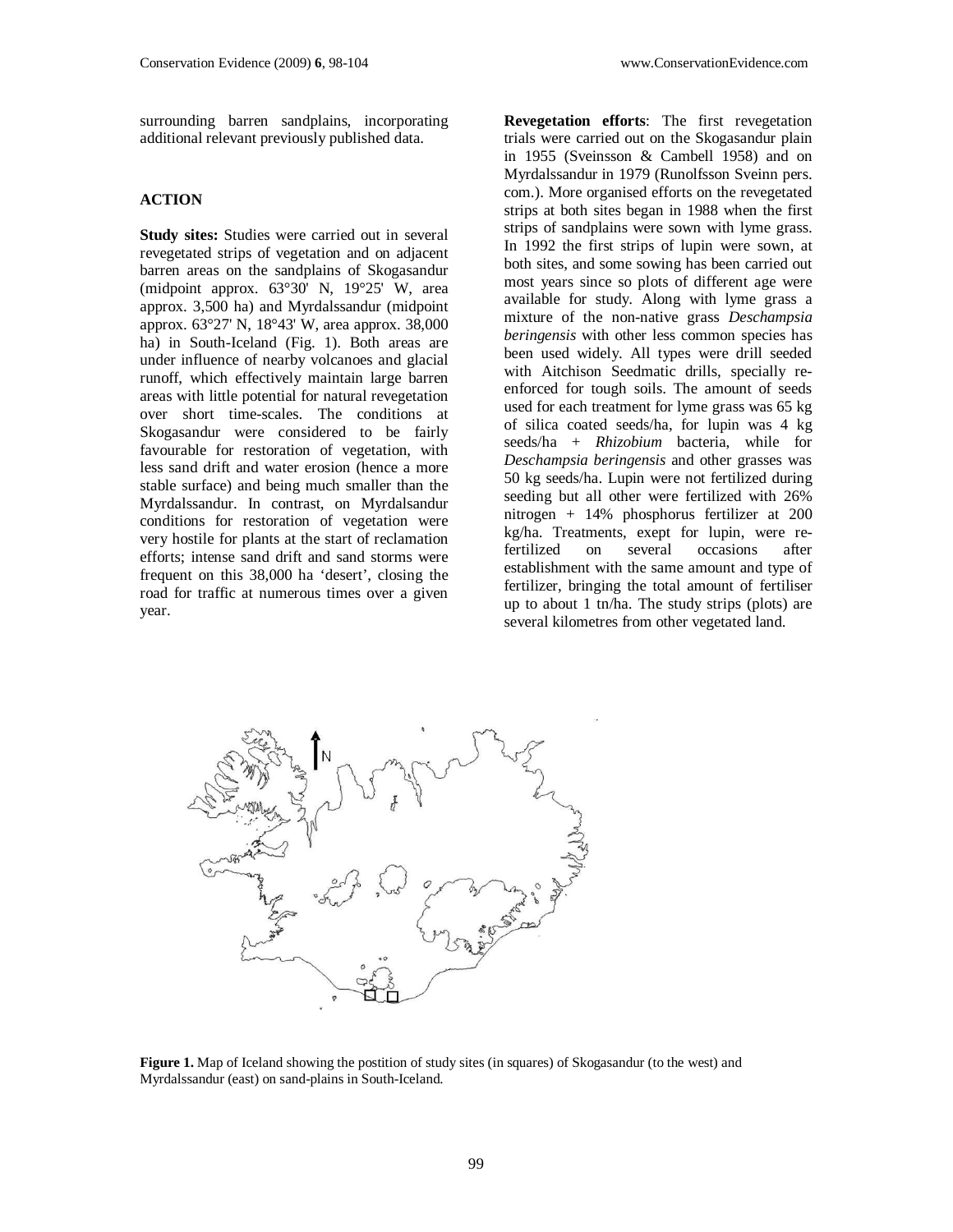**Bird surveys and analysis:** Surveys took place on 10-11 June 2009 between 09:00-22:00. The weather was fine (relatively calm with clear visibility) throughout the survey period. Bird counts were made on transects in the five dominant habitat categories: barren sandplains, strips of lyme grass, strips of other grasses, strips of scattered lupins and dense strips of lupins (Fig. 2). Except for dense lupins, where 7 transects  $(=$  plots) were made,  $\overline{5}$  transects were made in the other treatments. Between 1,800 and 3,370 m were walked in each habitat, mostly evenly distributed between transects. A two belt method was used with a 50 m inner belt (on each side of the observer), which was suitable for the width of the strips being surveyed, and an indefinite outer belt. A negative exponential model was used for correction of raw densities as most treatment strips had barren plains (with few or no birds) on each side so densities declined sharply with distance from the transect line (Bibby *et al*. 1992, Greenwood 1996). All birds within the inner belt and outside of it were recorded and their behaviour noted to aid the interpretation of counts. Birds overflying were excluded from analysis. Estimates of density are reported as individuals/km<sup>2</sup>. Distances to each

bird were estimated visually, perpendicular to the transect line (Bibby *et al*. 1992). To estimate the accuracy of distance estimates a test was carried out beforehand where an assistant placed out 16 flags (1 m tall bamboo canes with yellow tape on top) at known distances from a transect line (between 1 and 150 m), in a strip of dense lupins. The bird surveyor then walked the transect line and estimated the distance to the flags. The correlation between actual and estimated distances was  $r = 0.98$  (P< 0.001) and the slope of the regression line was close to 1 ( $y = 0.9516x$ ) + 2.9551), indicating that estimated distances were fairly accurate. It should be borne in mind that, while flags are still, birds are often in flight, but this never the less suggests that visual estimation of distances is not likely to be systematically biased within the range of distances recorded in this study.

A general linear regression model (GLM) of corrected densities in the different habitats was constructed in SPSS (14). Posthoc tests (LSD procedure, SPSS 14.0) were run to reveal difference between habitats for individual species. Alpha levels were 0.05.



**Figure 2.** Example photographs of the four treatment types (barren sand not shown). A) strips of lyme grass *Leymus arenarius*, B) strips of grasses, mainly *Deschampsia beringensis*, C) strips of scattered Nootka lupin *Lupinus nootkathensis* and D) strips/clusters of dense Nootka lupin.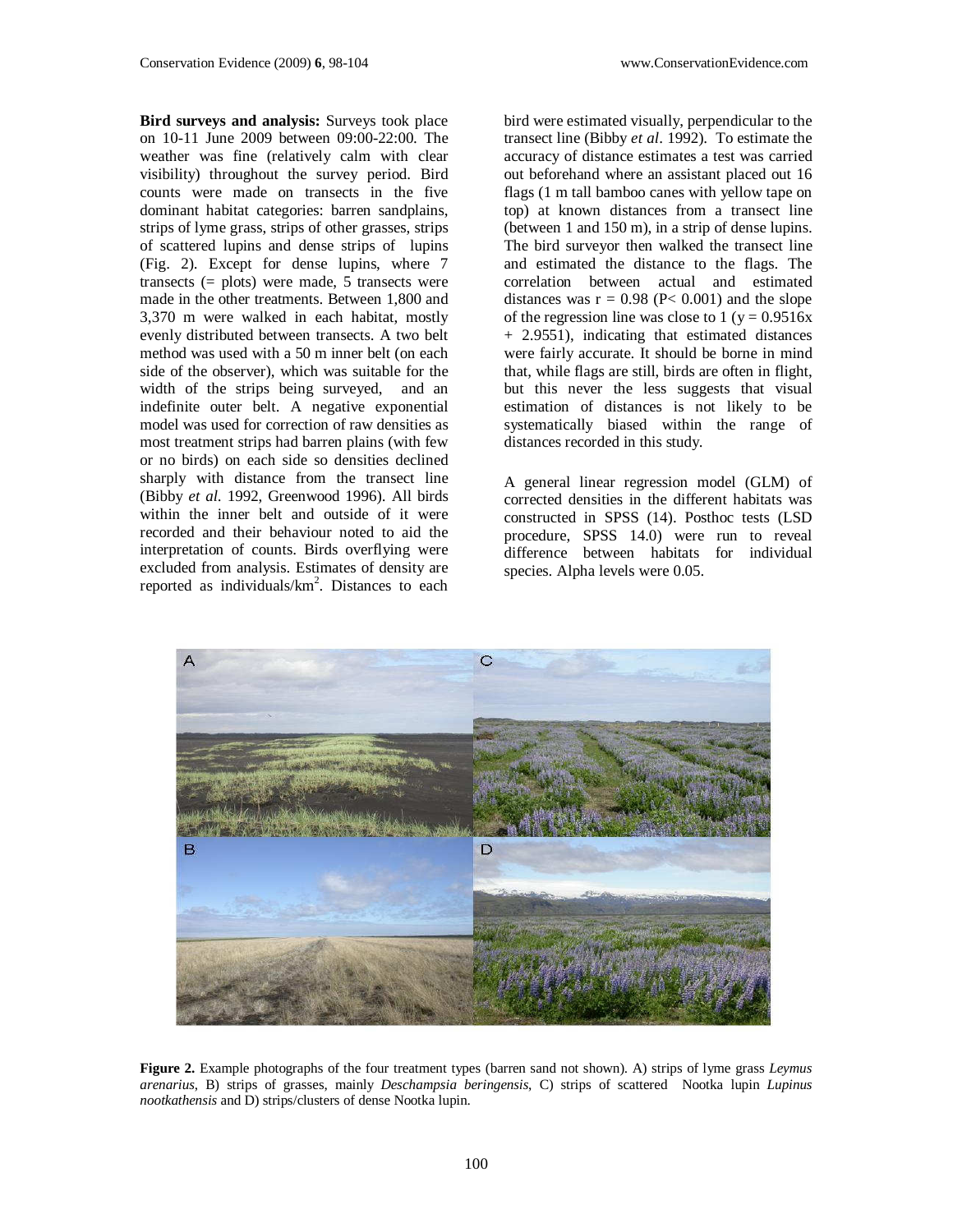## **CONSEQUENCES**

No birds were recorded on the inner belt on barren sandplains or in strips of lyme grass. In total, eight species of birds were recorded on the inner belt in all habitats and meadow pipit *Anthus pratensis,* common snipe *Gallinago gallinago* and redshank *Tringa totanus* were by far, the most abundant species (Fig. 3) and the only ones common enough to calculate densities to compare between habitats. Meadow pipit was recorded on the inner belt, on one of five grass plots, as were arctic tern *Sterna paradisea,* and great skua *Stercorarius skua,* but otherwise all birds were found in scattered and dense lupin strips. Highest densities of the three most common species were found in dense lupins; on average 210 meadow pipits/km<sup>2</sup>, 46 snipe/km<sup>2</sup> and 19 redshank/km<sup>2</sup> . Scattered lupins had 83 meadow pipits/ $km^2$  and 13 snipe/ $km^2$  (Fig. 4). The GLM was only significant for meadow pipit

(Table 1). Post hoc tests showed that meadow pipit was significantly more common in dense lupins than in all other habitats except in scattered lupins where the difference was marginally non-significant. Snipe was more common in dense lupins than in other habitats but redshank did not show a significant difference in density between habitats (Table 1). Most meadow pipits (92%) and snipe (90%) recorded were males performing aerial displays. So, sex ratios being equal (an untested assumption), it is likely that the actual number of individuals, of these two species, on the study sites is underestimated by 40-50%. Redshanks did not show display behaviour but were both recorded in one's (75% of occasions) and two's (25% of occasions) making it more difficult to make inferences about actual numbers present. The numbers observed of the two most common species, meadow pipit and snipe, increased with the age of the lupin patches (Fig. 5).

**Table 1**. Results of general linear models comparing densities of the three most common bird species between the five habitat types (see results of post-hoc tests in text).

| <b>Species</b> |      |       |       | DF |
|----------------|------|-------|-------|----|
| Meadow pipit   | 5.64 | 0.556 | 0.004 |    |
| Common snipe   | 2.75 | 0.379 | 0.060 |    |
| Redshank       | 0.88 | 0.164 | 0.493 |    |



Figure 3. Proportional occurrence (in 27 study plots) of all species recorded on inner trasect belt in all habitats.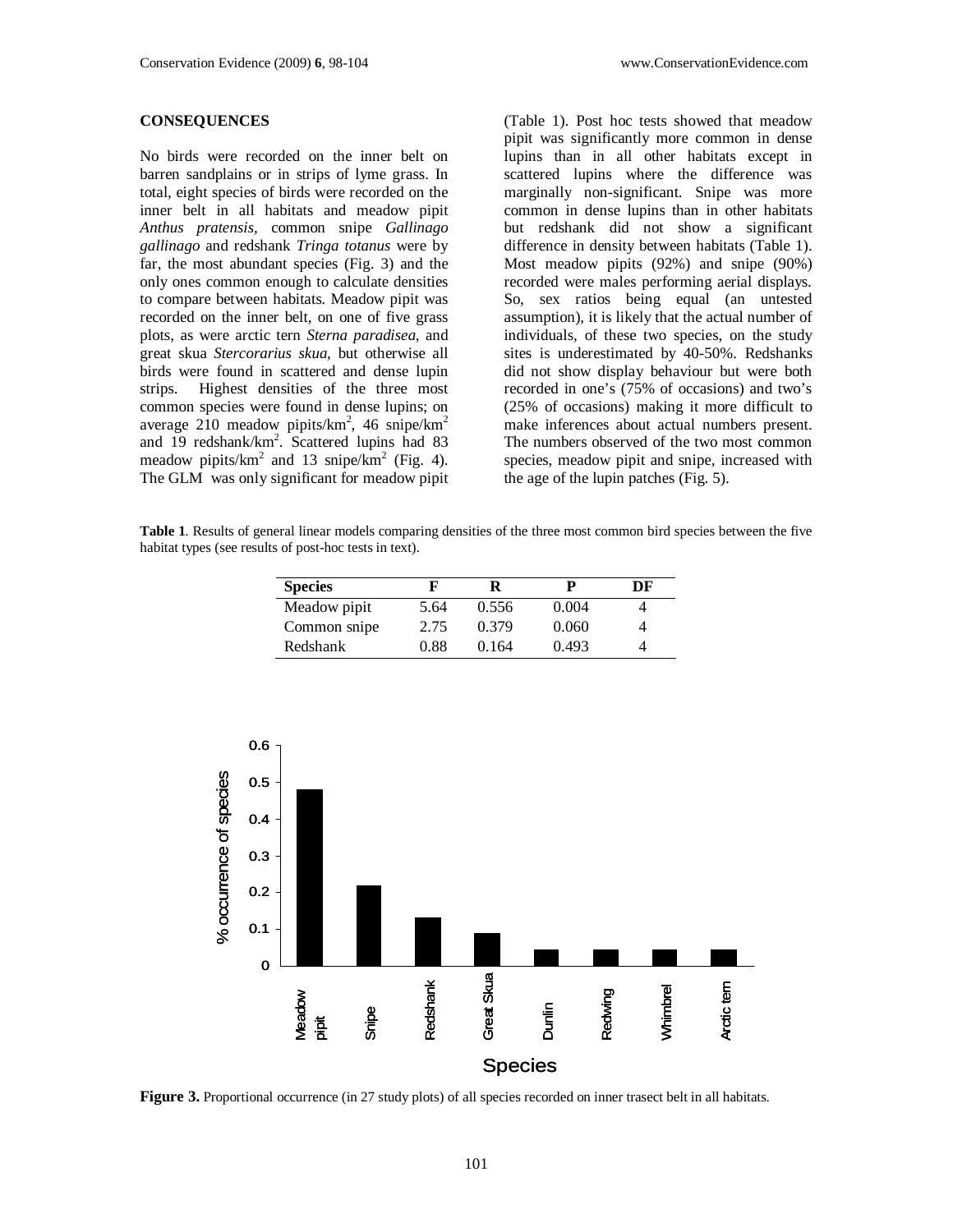

**Figure 4.** Corrected densities of individuals of the three most common bird species on transects in different habitat types (see text for details).



**Figure 5.** Densities of meadow pipit and common snipe in relation to the age of lupin patches.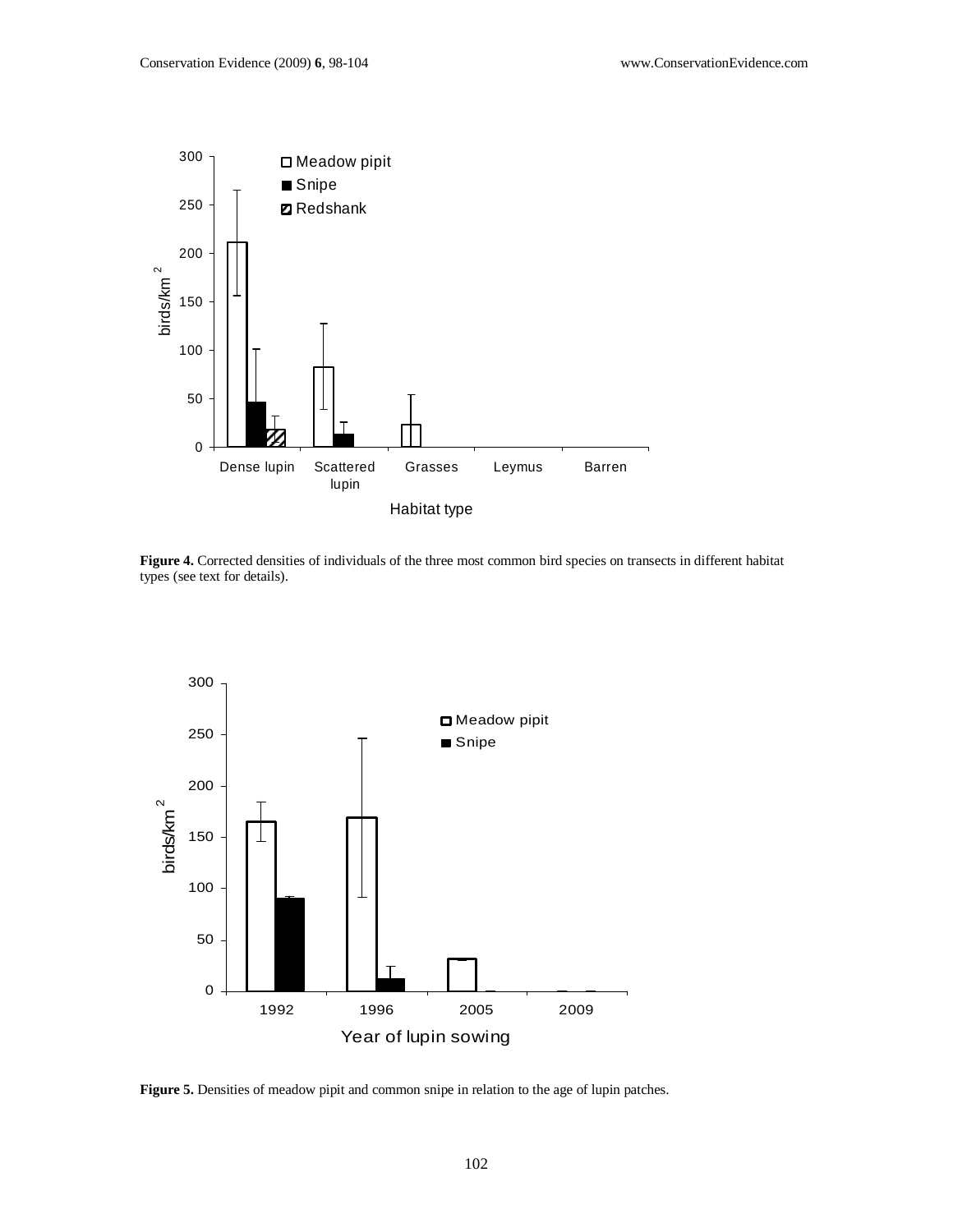**Discussion:** Studies of meadow pipits on hundreds of random sampling points in lowland Iceland have shown that the average density of individuals, in all habitats, is around 22 per/ $km^2$ and that meadow pipits show a clear avoidance of unvegetated land (Gunnarsson *et al*. 2008). On vegetated land, average densities of meadow pipits tend to be around 180 individuals (or 80 pairs) per km<sup>2</sup> (Magnusson *et al.* 2006). This study showed that this species is, on average, super abundant  $(>200 \text{ individuals/km}^2, \text{most}$ being displaying males) in mature patches of lupins (still less than 20 yrs old). Younger lupin patches had, on average, 4-fold the average lowland densities of meadow pipits, whereas strips of lyme grass and other grasses had much fewer. Snipe densities in dense lupins were similar or higher to those recorded on average on vegetated land in lowland areas, rougly 40 pairs/km<sup>2</sup> (Magnusson *et al*. 2006) but in scattered lupins colonisation of snipe had progressed much less. Redshanks had started to colonise the mature lupin patches but this species and others still occurred too rarely in other habitats to consider further. It is likely that much of the colonisation takes place through natal dispersal processes, at least for the waders which are mostly site faithful as adults.

On unvegetated land in lowland Iceland, very few meadow birds occur and in fact, most species of waders and passerines show a strong avoidance of such habitats (Gunnarsson *et al*. 2006). It is clear the the revegetation action taken on sandplains in South-Iceland has a clear and a positive effect on the abundance and diversity of some species, notably meadow pipit and snipe, quite early in the succession process. It is particularly the patches of lupins that seems to be attractive for these species. Meadow pipits are probably highly dependent on foliar arthropods for food, and were seen taking advantage of a strong flush of *Eupithecia satyrata*, a dayflying moth. Snipe on the other hand, feed mainly on soil-dwelling invertebrates, notably earthworms *Lumbricus* (Granval *et al*. 1999). During lupin colonisation of unvegetated land, it takes a few years for a soil layer to build up. Studies on earthworms in lupin patches in Iceland show a strong increase in earthworm biomass with assymtotic levels after around 15 years from sowing (Sigurdardottir 2004). This does correspond quite well with the rate of snipe colonisation in the lupin patches studied here.

Very few species of birds occur naturally on barren sands in South-Iceland. It is mainly arctic skua *Stercorarius parasiticus* and great skua, which utilize such habitats for breeding but obtain most of their food from the sea. Care should be taken to consider breeding colonies of these species when planning revegetation actions. The Nootka lupin has been used extensively and successfully by the Icelandic Soil Conservation Service for reducing soil erosion in Iceland and is also sown or planted widely by enthusiasts in an uncontrolled manner (Magnusson *et al*. 2003). In it's native North America the Nootka lupin is mostly found on disturbed sites, e.g. on gravel bars along rivers and coastlines and on dry slopes (Magnusson 2006). The species is classified as invasive in Iceland and potentially invasive over much of Scandinavia as it has the potential to colonise, mostly vegetated land in some areas, particularly if some of the ground is bare (Magnusson *et al.* 2003, Magnusson 2006). The Nootka lupin has the ability to quickly form tall continuous stands and overgrow native vegetation, rapidly decreasing the plant species diversity as a consequence (Magnusson 2006). In such cases it is likely that lupins can have an adverse effect on local avian abundance and diversity but further studies are needed to elucidate such processes.

In conclusion it is clear that the revegetation actions taken on the barren Skogasandur and Myrdalssandur sand plains has had the effect of increasing the avifauna both in diversity and abundance. It is particularly the more mature patches of lupin that have these effects. Very large areas of Iceland, particularly in the south, but also elsewhere, remain barren so there is much potential for positively affecting biodiversity with vegetation restoration at large spatial scales. Some of the barren sandplains of southern Iceland have been shown to develop native vegetation cover naturally over relatively short time scales (e.g. Svavarsdottir & Thorhallsdottir 2006). Both economical and ecolocial considerations of restoration should take such processes into account.

## **ACKNOWLEDGEMENTS**

We are greatful to Jón Gunnar Kristjónsson for invaluable help in the field and to Gustaf Asbjornsson, Gudmundur Halldorsson and Sveinn Runolfsson for improving the manuscript.